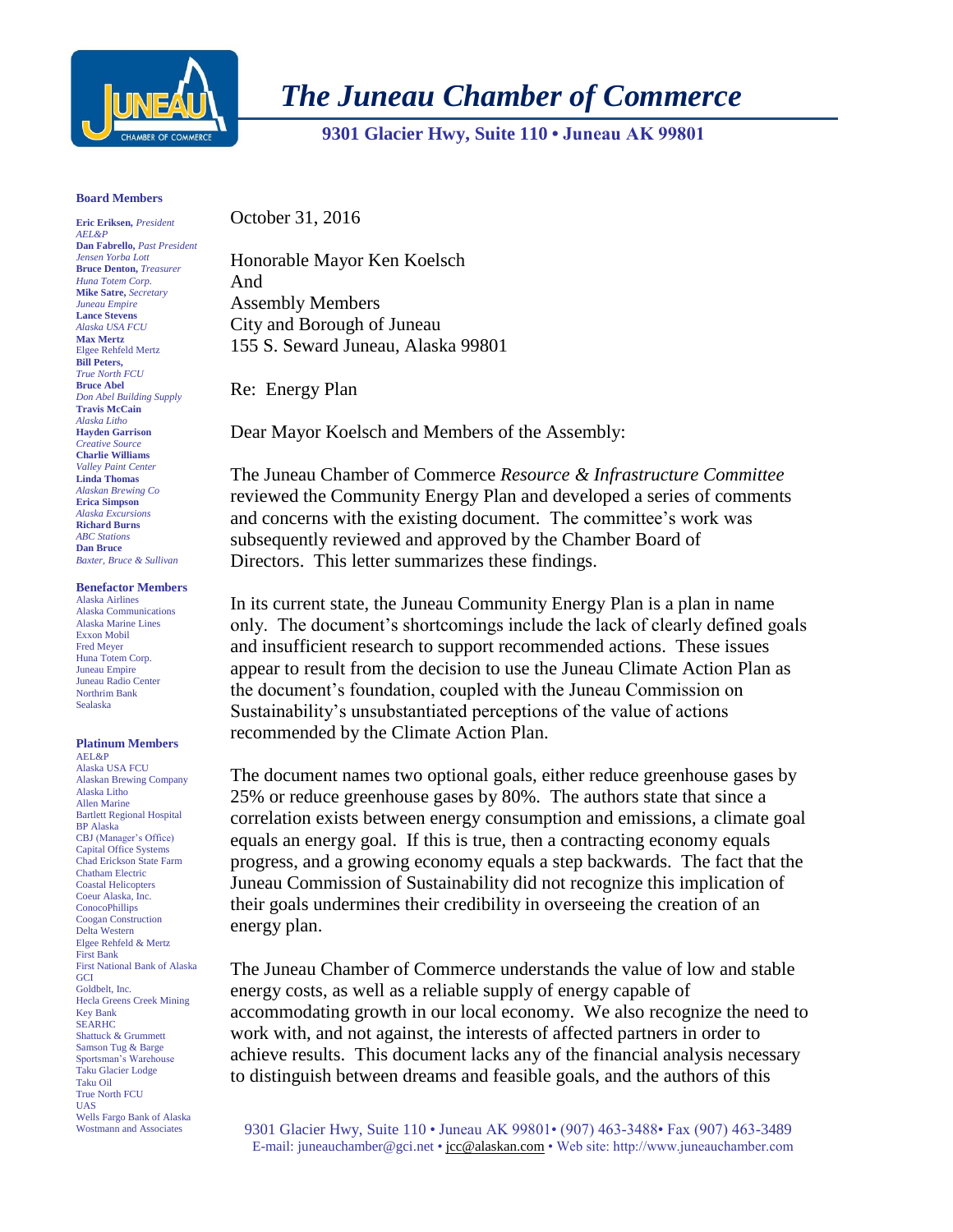document did not seek input from many businesses at risk of significant harm if its recommendations are pursued. For example, we have specific concerns with the following:

**Energy Efficiency Measures for All Buildings**: Improving energy efficiency should remain a goal to the extent that a particular measure or mandate can provide a demonstrable economic benefit. Toward that end, if CBJ wishes to set an efficiency mandate through code requirements or a similar path, they should first demonstrate the benefit with cost-testing methods. Efficiency efforts should not exacerbate known issues, such as Juneau's housing crisis.

Hiring of an Energy Manager: Given the variety and complexity of CBJ building types and systems, hiring a single energy manager will likely not yield the best possible long-term results. Instead of creating a new position, CBJ should work with an energy management firm with the in-house resources to address the breadth of opportunities in CBJ. This type of contract work can vary in scale over time to appropriately reflect the potential for diminishing returns.

**Increasing Use of Electricity by Cruise Ships**: The CBJ Greenhouse Gas Inventory excludes emissions by cruise ships, so increasing hydroelectric supply to cruise ships will not directly address the emissions goals in this document. In addition, there are technical limitations in the electric system which will make it very difficult to provide power to additional ships, making the one year goal unachievable. Rather than taking action to force the cruise industry to divert capital investment toward a strategy that will only offset emissions for hotel loads while in port at a limited number of locations, CBJ should support the cruise industry's intent to invest over \$1 billion in emissions reduction technologies that will reduce emissions while at port and underway. The global reductions in emissions as a result of this approach will greatly exceed the maximum potential reduction in emissions possible by electrifying additional docks in Juneau.

**Uninterruptible Mine Electrification**: Due to the remote location of the two producing mines, truly uninterruptible electrification will never be achieved. Therefore the mines will always have to maintain backup diesel generation facilities for use when power cannot be delivered. The plan also needs to recognize that if the goals of increasing the use of hydropower are achieved in the Juneau urban area, sufficient surplus power may not be available for sale to the existing electrified mine and that the reductions in GHG emissions will simply be offset by increased diesel use at the mine. Reductions in sales to a large industrial surplus customer will result in an increase in rates to the firm commercial and residential customers in Juneau.

**Public Process**: The Sustainability Commission, according to the CBJ website, met at least eight times during 2016 prior to releasing the document. Minutes for only three of those meetings are available, and these only in draft form. It is impossible, therefore, for the public to adequately evaluate the Sustainability Commission's deliberations and decision-making that led to the development and release of the document. This raises serious concerns about transparency, the sufficiency of the Commission's process, whether appropriate CBJ policies for open meetings were followed, and whether any potential conflicts of interest were adequately disclosed. We believe that any action relative to the document should be suspended until, and if, these concerns can be addressed.